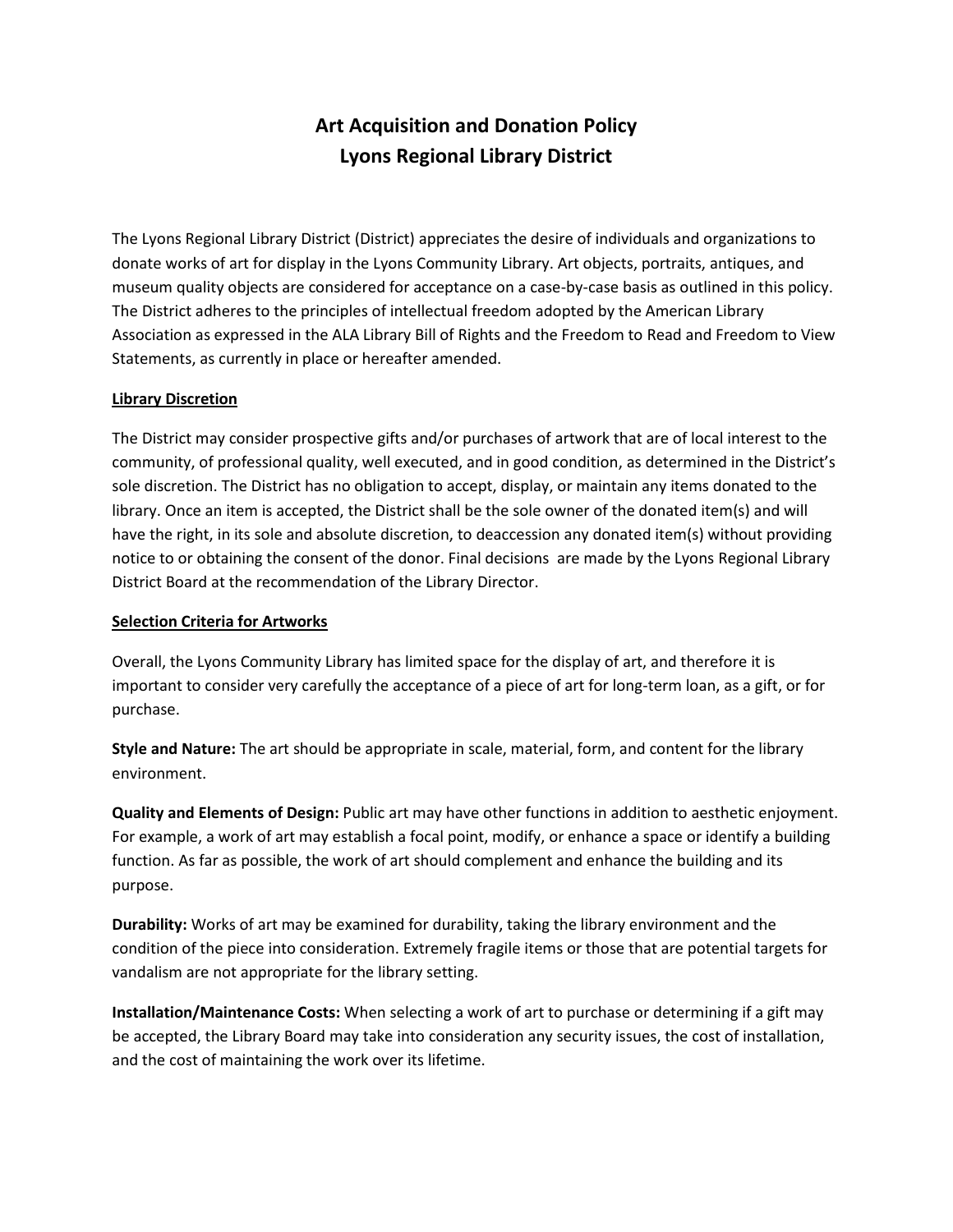**Public Liability:** Works that create unsafe conditions or contain other factors that may bear on public liability will not be accepted.

#### **Conditions of Acceptance**

**Library Conditions of Acceptance:** With direction from the Library Board, the Library Director will provide the donor with a letter of acceptance to be signed. The donor is required to accept the District's terms and conditions including the following:

- All gifts must be unconditional, transferring ownership and all rights of ownership to the Lyons Regional Library District.
- Gifts are accepted only with the understanding that the Library Board has the right to determine retention, location, and other considerations relating to the use or disposal of the donated gift.
- The Library Board may choose to display the gift or not.
- The Library Board may choose to sell the item and use the proceeds for any purpose appropriate to the District's mission.
- The Library Board may transfer ownership of the item as it deems appropriate.

**Donor Conditions of Acceptance:** In the case of gifts or donations, any conditions requested by the donor may affect whether the gift will be accepted.

**Appraisal:** The Library Board will not appraise the value of any gift for any reason, including income tax deductions. However, the Library Director, upon direction from the Library Board, may issue a gift receipt acknowledgement form at the donor's request.

Approved and Adopted by the Lyons Regional Library District: May 21, 2019 Revised and Adopted by the Lyons Regional Library District: January 21, 2020 Revised and Adopted by the Lyons Regional Library District: April 19, 2022